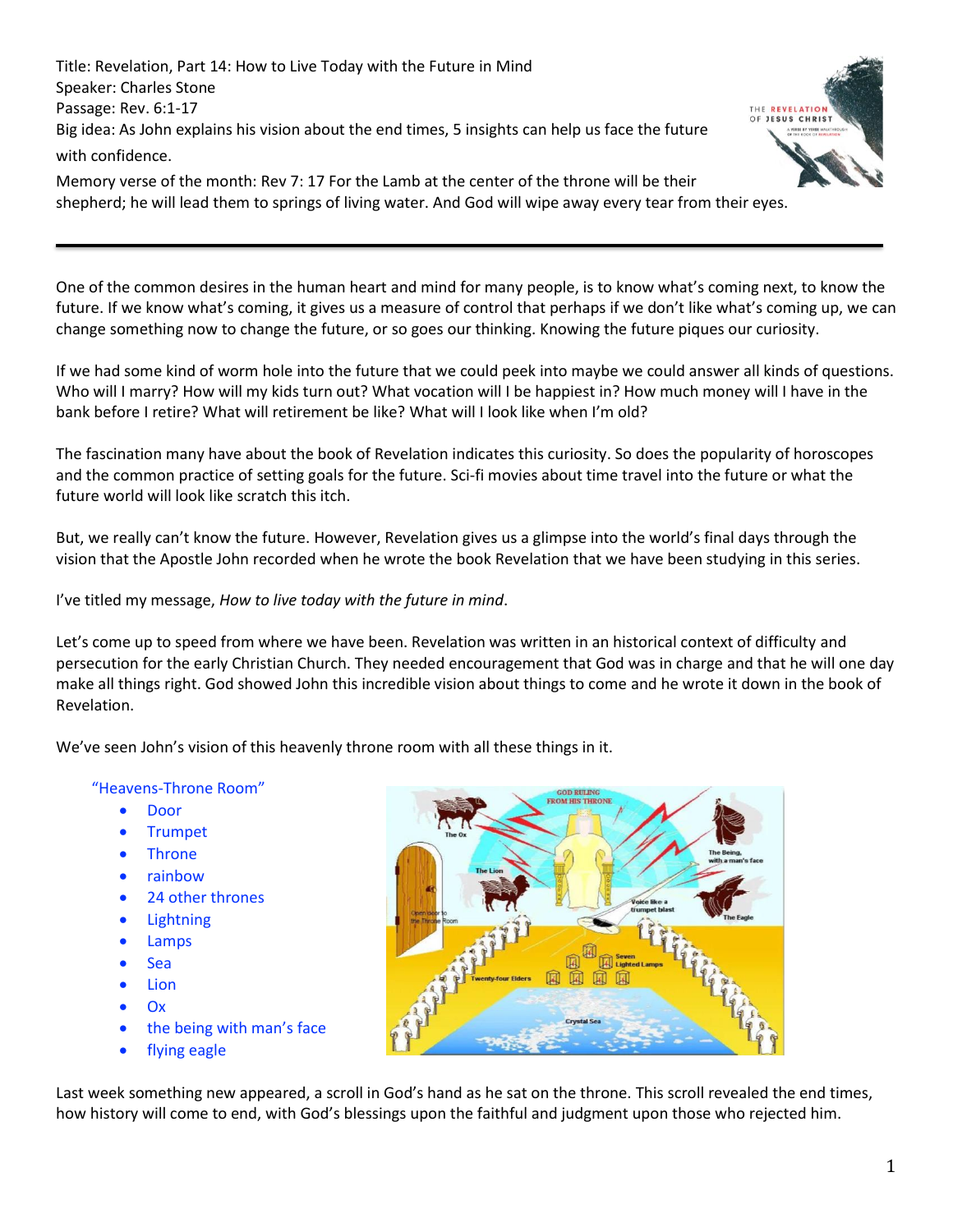This scroll was sealed with seven seals. A seal was a string wrapped around it with wax pressed in by a seal or a signet ring. No one was found worthy to open this scroll but Jesus. In some way this scroll was constructed so that you could break one seal at a time and see part of the contents of the scroll. That brings us to this chapter which deals with the opening of the first six seals. Next week in chapter 7 we will look at what gets revealed with the  $7<sup>th</sup>$  seal.

As I read this chapter, you're going to hear some fantastic images in this vision which will cause you to ask, what does that mean?

Remember, Revelation was written as somewhat of a kind of code so that believers could understand it and unbelievers not. Otherwise, if those in the Roman government understood these things (which pointed to the downfall of the great worldly kingdoms of the world including Rome), the persecution of the Christians would get even worse because they would be seen as subversives. And the Christians needed comforting and needed to be reminded that God is in control, that he will pour out his blessings on his followers, and that in the end he would bring perfect justice upon those who have rejected him and persecuted his followers.

From this point forward in the book, biblical scholars interpret the visions in different ways. I don't purport to be an expert but will give you my best understanding of these difficult to understand images. In some cases, I may say, I don't know what this means.

However, every plausible interpretation have these in common. They …

- are about the future... (Keep in mind that the book was written in the context of the then current culture and historical events)
- mean something...
- are still somewhat obscure.. because we can't suppose we understand a prophecy in minute detail until after the prophecy occurs
- become more clear over time.... Time and history sheds new light on them. There have been many predictions that this image in Revelation referred to this event or that person in history and that Jesus was to return on a such and such a date. Well, he hasn't yet, and many of those predictions didn't happen, so we know that was not what the prophecy meant.

Before I read it, here's the big idea:

## **Big idea. As John explains his vision about the end times, we learn 5 insights can help us move into the future with confidence in God.**

The scripture I'm going to read is Revelation 6.1-17 Let's stand as we read the scripture.

Rev. 6:1 I watched as the Lamb opened the first of the seven seals. Then I heard one of the four living creatures say in a voice like thunder, "Come!" <sup>2</sup> I looked, and there before me was a white horse! Its rider held a bow, and he was given a crown, and he rode out as a conqueror bent on conquest.<sup>3</sup> When the Lamb opened the second seal, I heard the second living creature say, "Come!" <sup>4</sup> Then another horse came out, a fiery red one. Its rider was given power to take peace from the earth and to make men slay each other. To him was given a large sword. <sup>5</sup> When the Lamb opened the third seal, I heard the third living creature say, "Come!" I looked, and there before me was a black horse! Its rider was holding a pair of scales in his hand. <sup>6</sup> Then I heard what sounded like a voice among the four living creatures, saying, "A quart of wheat for a day's wages, and three quarts of barley for a day's wages, and do not damage the oil and the wine!" <sup>7</sup> When the Lamb opened the fourth seal, I heard the voice of the fourth living creature say, "Come!" <sup>8</sup> I looked, and there before me was a pale horse! Its rider was named Death, and Hades was following close behind him. They were given power over a fourth of the earth to kill by sword, famine and plague, and by the wild beasts of the earth.<sup>9</sup> When he opened the fifth seal, I saw under the altar the souls of those who had been slain because of the word of God and the testimony they had maintained. <sup>10</sup> They called out in a loud voice, "How long, Sovereign Lord, holy and true, until you judge the inhabitants of the earth and avenge our blood?" <sup>11</sup> Then each of them was given a white robe, and they were told to wait a little longer, until the number of their fellow servants and brothers who were to be killed as they had been was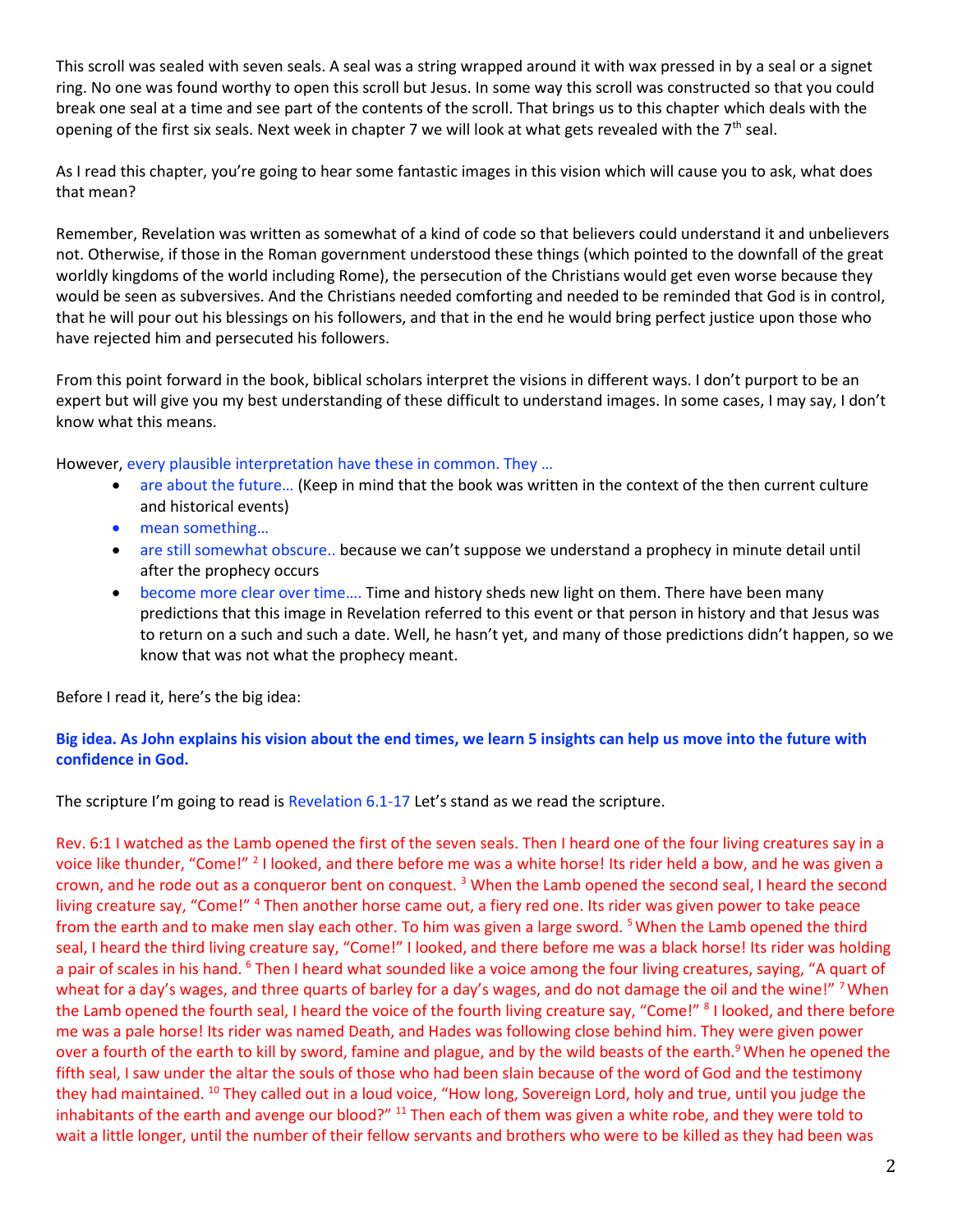completed.<sup>12</sup> I watched as he opened the sixth seal. There was a great earthquake. The sun turned black like sackcloth made of goat hair, the whole moon turned blood red, <sup>13</sup> and the stars in the sky fell to earth, as late figs drop from a fig tree when shaken by a strong wind. <sup>14</sup> The sky receded like a scroll, rolling up, and every mountain and island was removed from its place.<sup>15</sup> Then the kings of the earth, the princes, the generals, the rich, the mighty, and every slave and every free man hid in caves and among the rocks of the mountains. <sup>16</sup> They called to the mountains and the rocks, "Fall on us and hide us from the face of him who sits on the throne and from the wrath of the Lamb! <sup>17</sup> For the great day of their wrath has come, and who can stand?"

That's a lot to process. By way of a summary of that chapter and preview as we go into more detail, watch this 2-minute animation from the Bible Project that explains this chapter.

## o <https://bibleproject.com/learn/revelation/> 5.33-7.13

So this vision in the rest of the book include several 7's. Here 7 seals and later we have 7 bowls and 7 trumpets and 7 judgments. These sevens are like what the animation said, **Russian nesting dolls** with each subsequent seven arising from the prior one, describing the same series of events from a different perspective with each building into a progressive crescendo to the final judgment.



So John watches as the Lamb, Jesus, breaks each seal one at a time to reveal the scroll's contents upon which one of the four living creatures announces the appearance of one of 4 horses with some other details that help us understand what that part of the vision means. Together these are sometimes called the 4 horsemen of the apocalypse. And these four calamities may occur simultaneously or consecutively.

Fundamentally, these first four form a unity showing the self-defeating character of sin and demonstrate the descent of people falling deeper and deeper into depravity and the self-destructiveness of sin as time progresses toward the last days. And these 4 colored horses are mentioned in the OT book of Zechariah.

Each of these images with the colored horse explains a component of what kinds of things will occur as we near the end times.

Here's a picture that summarizes these 7 seals.

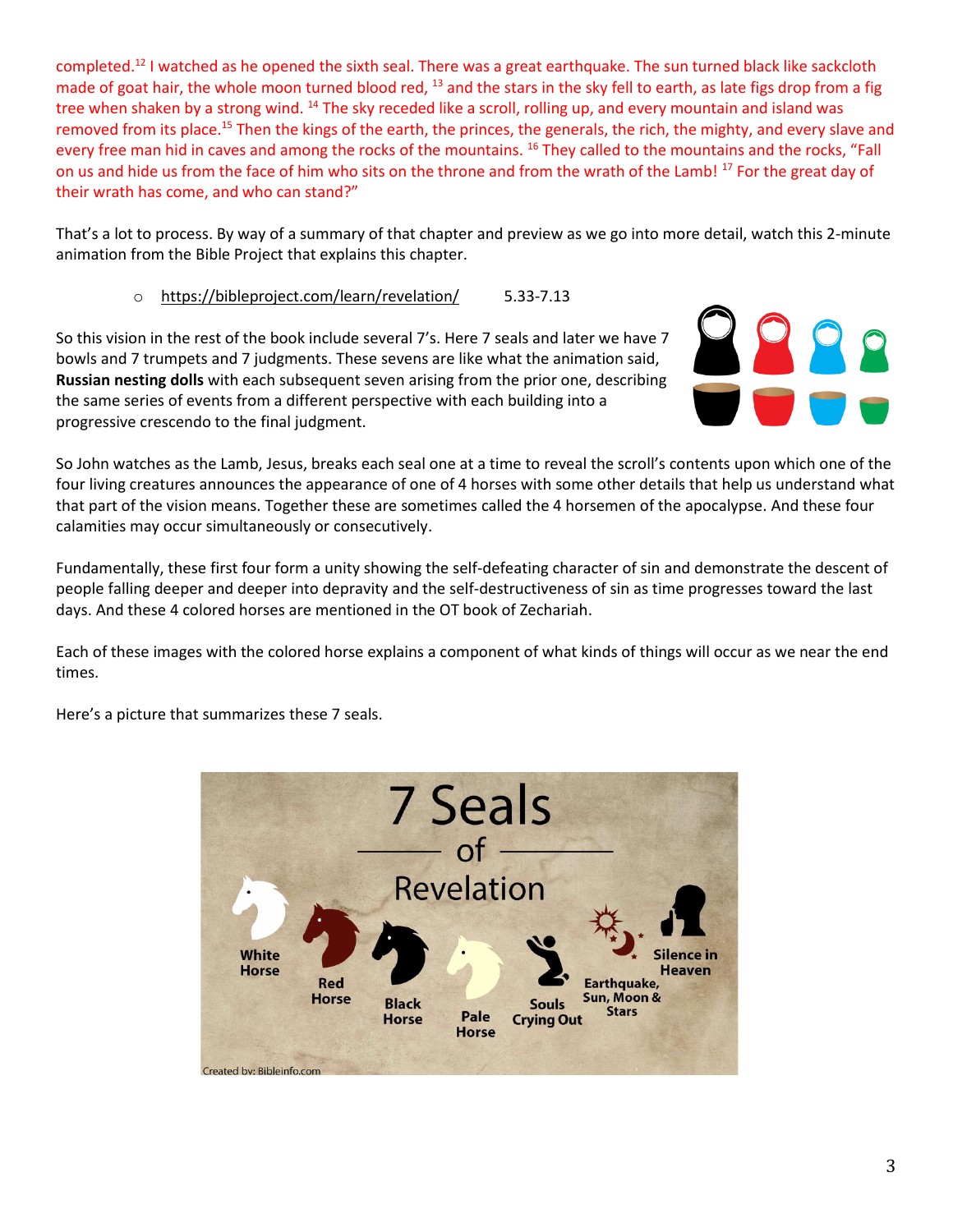

When the first seal is opened a white horse appears with a bow and rides out bent on conquest.

Scholars are split as to what this white horse image refers to. Some say it is Christ on a white horse in his victory controlling these other forces represented by the next three horses. Others say it represents something else. I'm going to give you the second perspective because it seems to fit with the general tone of this vision and because these first four seem to be a

unit. I could be wrong but that's the direction I'm taking. This white could even represent an attempt by these forces to oppress believers through deception, imitating Christ on a white horse.

The image of an archer on a white horse would strike terror into Romans because one of the groups that defeated them were the Parthians, one of Rome's most feared enemies because of their archers who were extremely accurate as they rode on white horses. So, the reader or listener to this vision would have an immediate connection knowing about these archers.

So, the white horse probably represents conquest by war.

Increased war will be a part of the events happening toward the end times. And war results in carnage, discord, and bloodshed. We might even say that the first rider summarizes war and the next three horses give detail to what war can cause.



When the second seal is opened a red horse appears with a large sword and was given the power to take away peace.

The sword was a symbol of Roman rule. Red was also associated with war. The implication is that the base human traits of greed and lust for power and money assert themselves resulting in no peace, even within people groups and countries…. So this red horse relates to civil war, that will happen with an increasing frequency, nations warring against themselves, conquerors turning on themselves.

This taking of peace from the earth that this image represents results in relationships disintegrating, hate, every man for himself, division, competitive ambition, selfish desire, person against person, people against people, and nation against nation. In the end times the world will become a seething cauldron on embittered hate.

The third and fourth seal denote more effects of war.

When the third seal is opened a black horse appears with scales in its rider's hands.



The scales represent famine/food scarcity.

A merchant would use scales to make sure he got paid accurately for his goods. John describes food here in a few ways. The reader and the listener would have connected with these descriptions because they knew about drought and its effects on food availability and price for they had experienced it. They also understood scarcity when inflation or excessive taxation make it difficult to have enough money to feed their families. By

mentioning wine and oil he's hinting that in the end times there would be a great disparity between the rich who could afford the best of food (wine and oil) and the poor who could barely make it.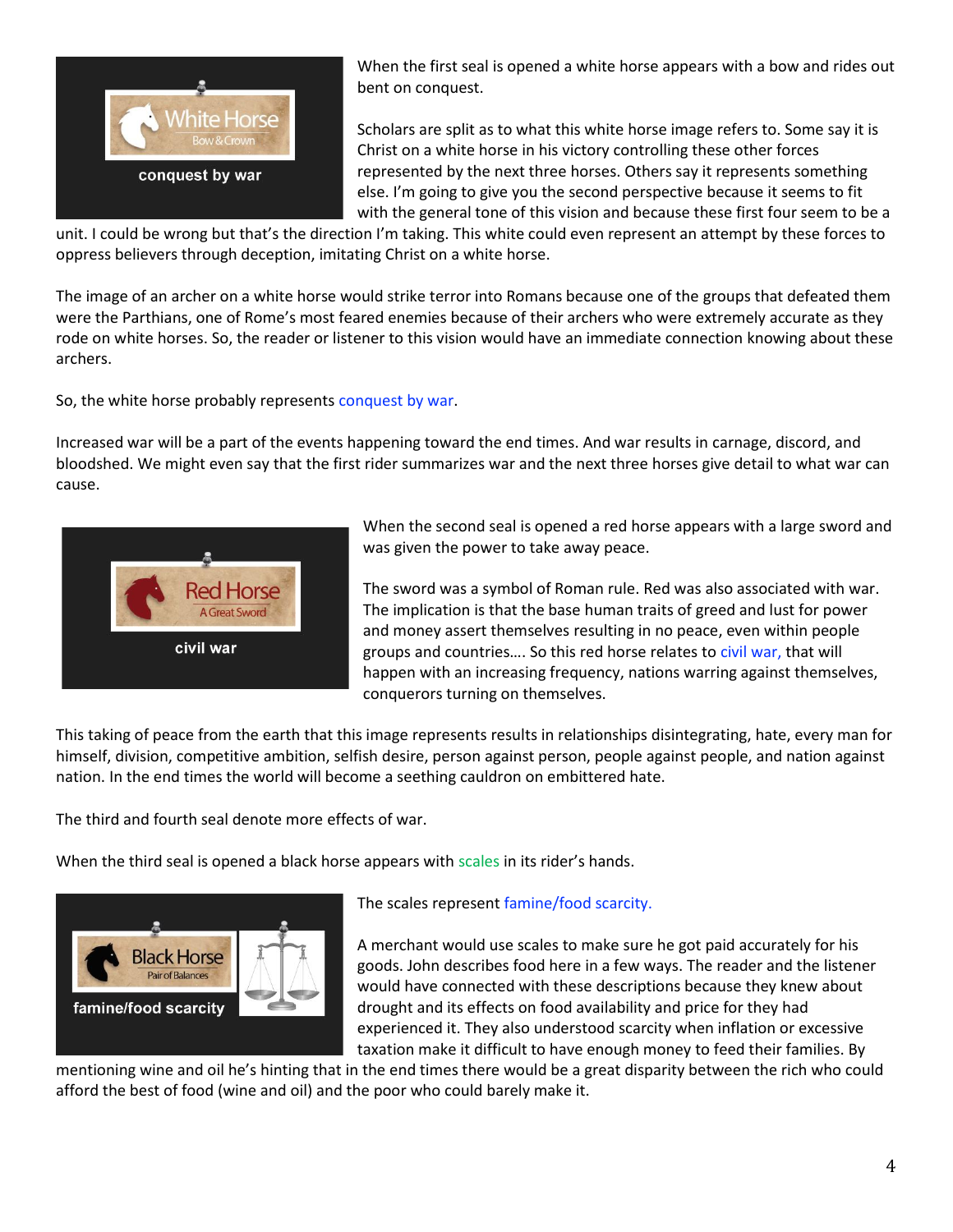Many in the west don't face this as much as the rest of the world, but you'd be surprised how many do struggle with being able to afford healthy food for their families. In fact nearly one in three people across the planet — 2.37 billion people — did not have access to sufficient food last year, an increase of almost 320 million people in a single year, exacerbated by the pandemic.

And in general, the wealthier have financially done better in the covid shutdowns that the poor.

A few weeks ago, I noted that Christians who would not compromise their faith in some of these ancient churches had limited access to buying goods in the market and to getting good jobs, because they would not worship Caesar.

Now, when the fourth seal is opened a pale horse appears and John writes that death and hades followed.



I think this one refers to disease/pestilence. This color suggest disease and death. He's picturing such wasting disease that it kills so many that wild beasts roam lands that had once been inhabited.

So these four together represent conquest by war, civil war, drought/food scarcity, and disease.

After the four horsemen, a new scene opens, the response of those who have been persecuted and martyred for their faith.

Remember, this was written in a real historical context. This vision applies to the Roman empire and to the fact that conquest, war, famine, and pestilence and death repeat in history and will repeat until the final judgment cycle and will increase as we get closer to the end times.

Now the fifth seal is broken, picturing the cries of the martyrs, an altar, and white robes.



This image represents persecuted Christians.

They are pictured as crying out to God and asking him how long it will be before God avenges them. Throughout history there has been a persistent hostility toward deeply committed Christians on the part of those in power.<sup>1</sup> And from a human perspective it appears that the martyrs have been defeated by the enemies of God. They've been killed. But a white robe God is giving them was a token of their ultimate triumph, purity, and innocence, a reminder

of God's promise for future and final glory, that ultimate victory belongs to God and those who have died for their faith. God has not forgotten and he will reward them greatly and will judge those who persecuted them.

You may have thought it was odd for these martyrs to pray for God to avenge them. Aren't we supposed to turn the other cheek and pray for our enemies. Yes, we are. But they aren't praying for an eye for an eye or a tooth for a tooth. This is not a prayer of revenge. Rather, they are praying that a just God will appropriately render perfect justice that only he can render. It is a plea for the reversal of the world's judgment on God's people. The God of the Bible is a god of love and grace, and holiness and judgment. Evil doers will not get away with it.

Last week I talked about an altar with bowls of incense on it used in the tabernacle for worship. Incense, which is pleasing to the smell was likened to how the prayers of God's people, especially the prayers of those who have been persecuted for Christ, please God. So he reaches back with this image of the altar to speak of the souls of those who had

<sup>1</sup> Morris, L. (1987). *[Revelation: an introduction and commentary](https://ref.ly/logosres/tntc87reus?ref=Bible.Re6.9&off=714&ctx=are+a+reminder+that+~throughout+history+t)* (Vol. 20, p. 108). Downers Grove, IL: InterVarsity Press.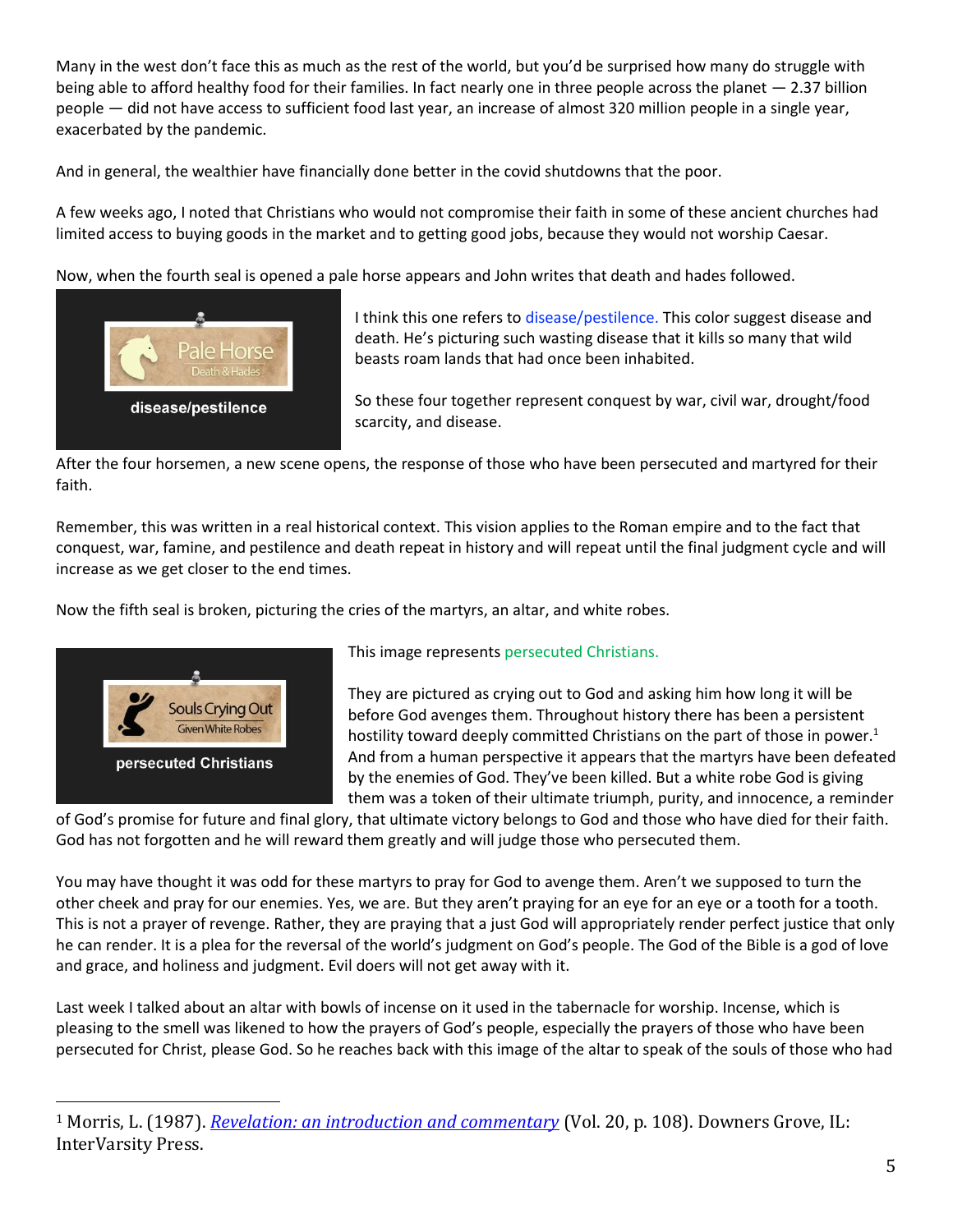been martyred, and most certainly as they faced their death, some of their last thoughts and words were prayers that God heard and cherished and promised to avenge.

By the way, persecution of Christians is just something that happened in ancient history. It is happening today and growing. During this service a Christian was killed or imprisoned for their faith and that happens every hour of every day. Between October 2019 and September 2020, more than 340 million Christians were living in countries where they might suffer high levels of persecution and discrimination because of their faith.

Covid-19 acted as a catalyst for religious persecution through relief discrimination, forced conversion, and as justification for increasing surveillance and censorship.



The sixth seal is now opened and uses cataclysmic language to describe God's final judgment in history. These verses picture a general time of great upheaval, calamity, worldwide chaos, economic and political systems will be upended in the final days of the final judgment. As the end times approach, we will see more frequent cataclysmic earth events like earthquakes and volcanoes and tidal waves and fires and tornadoes and hurricanes and drought or even celestial events.

Their point is that John is taking every terrifying thing that can be imagined and piling them all together to give a picture of the terrors of the end time on everyone who rejects Christ no matter their wealth, power, or socio-economic standing. The impact of the consequences of these cataclysmic events would extend to everyone, no matter their status.

There will be a final judgment day, a day of reckoning for everyone who rejects Jesus. For those who believe, joy, peace, happiness, eternal satisfaction with God in heaven. For those who rejected Jesus, regret, judgement, absence of anything good, multiplied sorrow for eternity.

Even those hardened against God will realize in that day, this is the end.

That's a lot of tough material to work through. Let's go back to our big idea.

**As John explains his vision about the end times, 5 insights can help us move into the future with confidence in God.**

#### **Insight 1: Life for can be unfair and difficult.**



I've committed my life to Jesus. I follow him, love him, serve him, honor him with my resources, yet, these things happen to me. I'm barely making it financially or my health continues to decline or my relationships are not improving. Or, I'm suffering for my faith in Jesus at work. People shun me because I stand for Jesus. Or, in some places, people are dying for their faith because they followed Jesus.

Life can be unfair for the Christian. Suffering happens to believers.

Ultimately suffering either hardens the hearts of unbelievers or purifies the hearts of believers and refines their faith. The Psalms help us understand this process of handing over our suffering to the Lord. 40% of the Psalms are called laments that include four parts.

Laments in the Psalms include 4 parts:

- 1. An address to God
- 2. Pouring out their hearts to God about their suffering.
- 3. Asking God to alleviate it.
- 4. Expressing trust in God.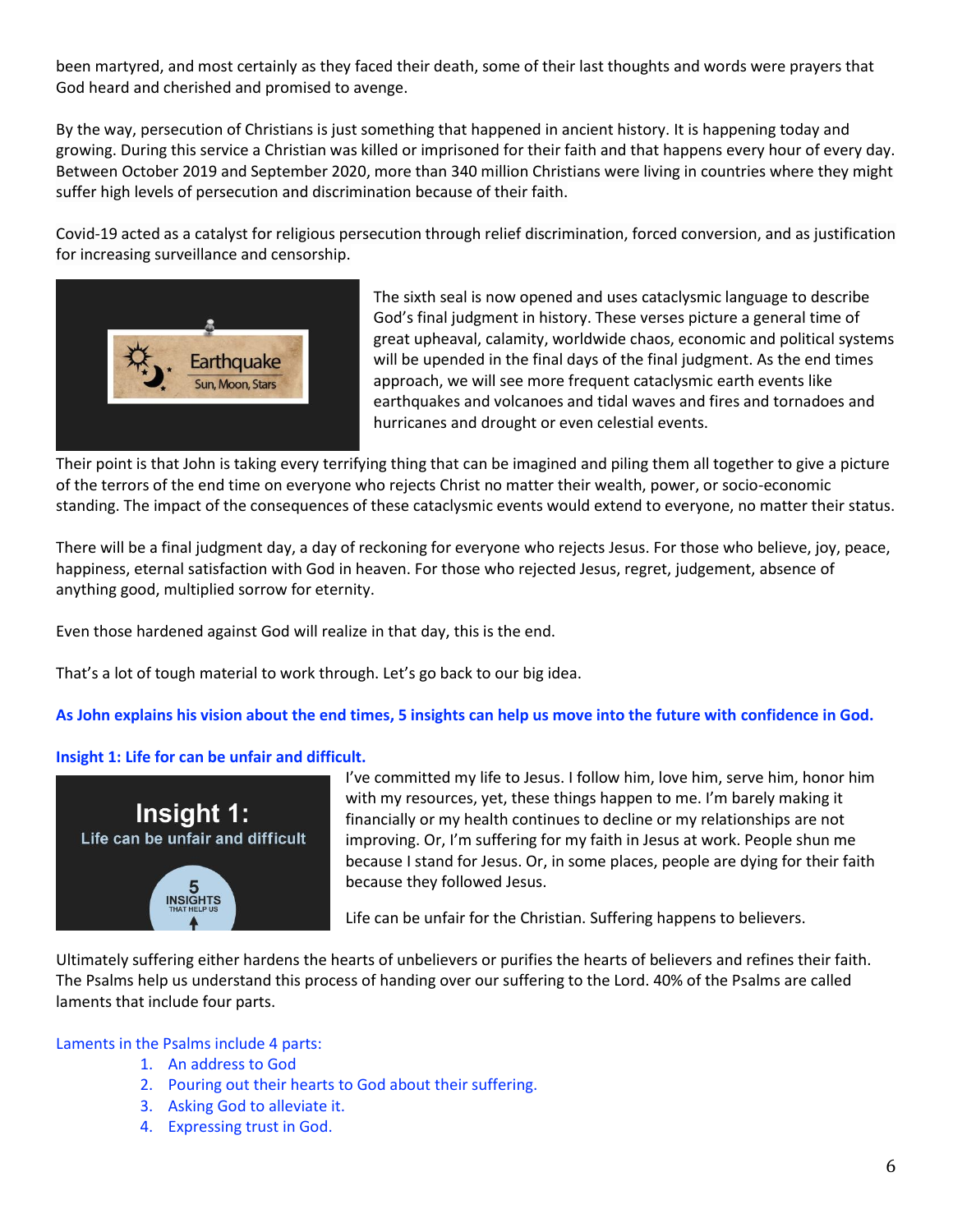Suffering well helps us become more resilient, helps us accept our weaknesses, challenges our ideas of being in control which can create greater trust in the Lord, helps us re-orient our lives toward what should be our priorities, gives us a deeper appreciation for life and helps us make better meaning of life. Jesus was our model on how to respond in suffering.

So life can be tough for Christians.

## **Insight 2: We don't surprise God with our difficult questions.**



In John's vision he heard the martyrs from the past ask the Lord how long would it be before justice is served against those who persecuted and killed them. How long is a fair question. It didn't surprise God. And our tough questions to God don't surprise him. It's better to pose those questions, admit them, wrestle with them even though we may not get answers this side of heaven rather than ignoring or stuffing them which can make them lethal to our soul.

So, ask him those questions, but don't become bitter or walk away when you don't get clear answers.

### **Insight 3: God will vindicate his followers who have suffered for their faith.**



**Insight 4: Stay the course.**



That's the gist of these last verses that God notices our suffering and causes it and because he is perfect he can perfectly render justice to those who have hurt us. He will vindicate us.

God answered those martyrs question and when by answering, a little longer. Those are great word to remind us that we must stay the course. Our obedience to Jesus in difficult times will pay off. We will reap great rewards for our spiritual investment here on earth. The time has not yet come for the final judgment, but God promises that he will make all things right.

John explains why those believers suffered when he wrote, "because of the word of God and the testimony they had maintained." They stayed the course, obeyed God's word and kept their testimony.

Jesus will be completely victorious. He won the ultimate victory over sin and death on the cross and through his resurrection. But he still has some mop-up operations to go.

#### **Insight 5: We don't need to fear the future.**



These visions point to pretty bleak time before the final judgment. It feels like our world is on a rapid decline morally and a rapid decline in the freedoms we've been used to. But God reigns on his throne. Jesus is executing His plan. His spirit lives in each of us to strengthen us and give us wisdom to navigate the days ahead.